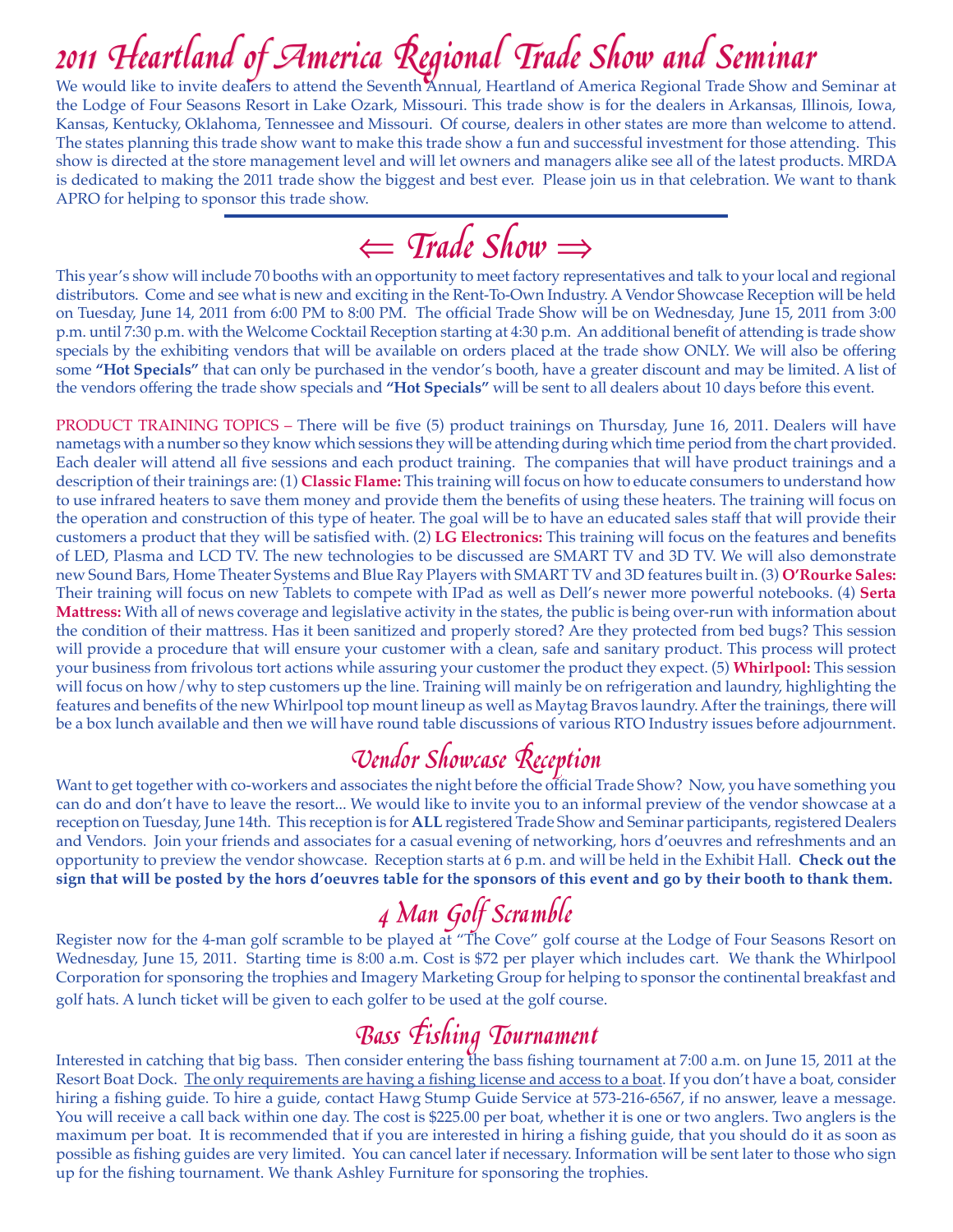$\kappa$ egistration and  $\epsilon$ <br>Advance registration is requested and suggested. This will help avoid unnecessary delays upon arrival. Fees may be paid by check or by using your VISA, MASTER CARD, DISCOVER or AMERICAN EXPRESS. If paying by check, make check payable to MISSOURI RENTAL DEALERS ASSOCIATION. You may also register by calling 573/442-2963 or (573) 489-0622 (cell) and charging the registration fee to any of the above-mentioned credit cards. Each dealer member company of their state's RTO Association will be given a free registration for one (1) dealer. Dealers must be a member of their state's RTO Association to also receive the registration discount fee. Those dealers that just want to attend the Vendor Showcase on Wednesday, may do so for FREE. Meal tickets for the other functions may be purchased individually. You may also indicate and pay for a specific number of dealers and guests, but submit their names by June 7, 2011. In addition, the MRDA is offering to first time member companies and/or member companies that have not been in attendance at the MRDA trade show within the past 5 years, one (1) free hotel room night per company.

Lodging<br>Participants should make their own hotel arrangements. The Lodge of Four Seasons Resort (888/265-5500 or 573/365-3000) is holding a limited block of rooms for the Heartland of America Regional Trade Show and Seminar until May 14, 2011. After May 14, 2011, rooms will be reserved on a space available basis only. The room rate is \$106 per night, plus tax for one to two persons per room. You can make your reservations on line by using the online link & attendee code as follows: http://reservations.ihotelier.com/crs/g\_login.cfm?hotelID=17336 Attendee Code:24040. (Attendees: Please disregard group coordinator box & request for group code when registering on line)

**Refunds**<br>Full refund of fees minus a \$15 processing fee will be made if WRITTEN notice of cancellation of registration is received by May 28, 2011. Half of the registration fee minus the processing fee will be made after this date. No refunds will be made unless WRITTEN notice of cancellation is received prior to the opening date of the trade show. FOR GOLF: Cancellations must be received prior to June 4, 2011 in order to receive a full refund. After this date, NO refunds will be given as per the golf club.

⇐ Tentative Itinerary<sup>⇒</sup>

## Tuesday, June 14<sup>th</sup>

9:00 AM to 6:00 PM Early Registration for Dealers and Vendor booth set-up 6:00 PM to 8:00 PM Preview of Vendor Showcase Reception for Dealers and Vendors – Exhibit Hall

### *(Please indicate, on the registration form, if you plan on attending this Preview Reception)*

### **Wednesday, June 15th**

| $7:00 \text{ AM}$  | Bass Fishing Tournament – Lodge of Four Seasons Resort Boat Dock (Fishing License & access to boat |  |  |
|--------------------|----------------------------------------------------------------------------------------------------|--|--|
|                    | NEEDED)(See "Bass Fishing Tournament" for fishing guide information)                               |  |  |
| 8:00 AM            | Golf Tournament, "The Cove" at Lodge of Four Seasons Resort (Shotgun Start)                        |  |  |
|                    | 9:00 AM to 2:00 PM Additional Vendor set-up time                                                   |  |  |
| 1:00 PM to 6:00 PM | Registration - Exhibit Hall - Rooms will not be available until after 4:00 PM                      |  |  |
| 3:00 to 7:30 PM    | Vendor Showcase with Cocktail Reception in Exhibit Hall                                            |  |  |
|                    | *** Casual Dress*** Drawing for attendance prizes                                                  |  |  |
| 8:00 PM - Dinner   | Granada Ballroom ** Casual Dress**                                                                 |  |  |
| $9:00$ PM          | <b>Awards Presentation</b>                                                                         |  |  |
|                    | After dinner party continues in the lounge.                                                        |  |  |

### **Thursday, June 16th**

| 7:45 AM to 8:35 AM   | <b>Buffet Breakfast – (Casual Dress)</b>                  |
|----------------------|-----------------------------------------------------------|
| 8:45 AM to 9:25 AM   | Product Training $-1$ <sup>st</sup> Session               |
| 9:35 AM to 10:15 AM  | Product Training $-2nd$ Session                           |
| 10:25 AM to 11:05 AM | Product Training – 3 <sup>rd</sup> Session                |
| 11:15 AM to 11:55 AM | Product Training $-4$ <sup>th</sup> Session               |
| 12:05 PM to 12:45 PM | Product Training – 5 <sup>th</sup> Session                |
| 12:55 PM to 1:25 PM  | Box Lunch - Granada Ballroom A                            |
| 1:30 PM to 2:15 PM   | Round Table Discussion of RTO Topics - Granada Ballroom A |
| 2:15 PM to 2:30 PM   | PAC raffle drawings and adjournment                       |
| $2:40$ PM $-3:30$ PM | <b>Optional State Association Meetings</b>                |
|                      |                                                           |

\*\*\* Hotel Checkout is by 11:00 A.M. \*\*\* You may wish to check out before 9:00 AM on Thursday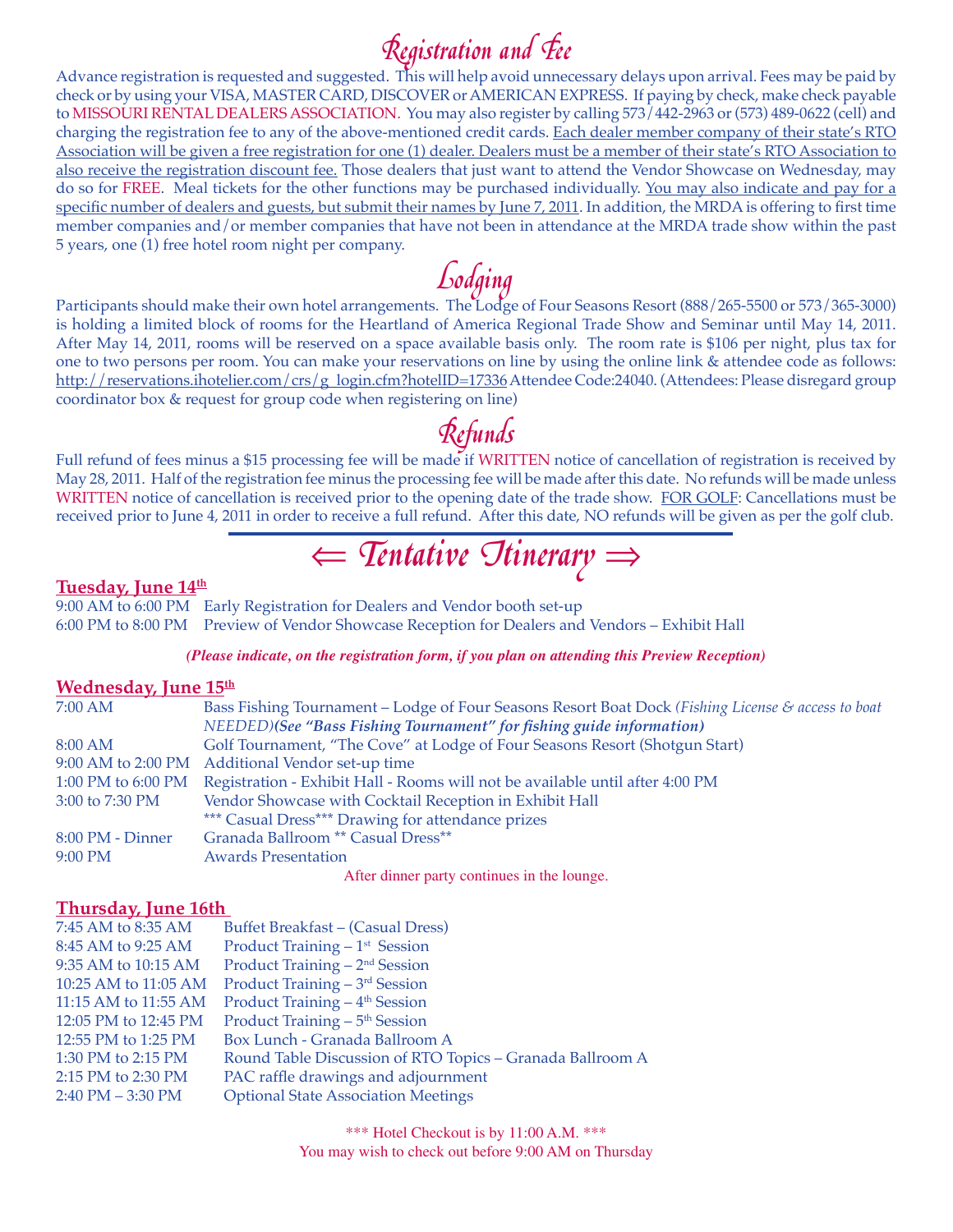# 2011 Heartland of America Regional Trade Show & Seminar Registration Form June 14–16 • Lodge of Four Seasons Resort • Lake Ozark, Missouri

Please print or type: one (1) form per registrant & spouse/guest. (Please note: personal guest is defined as "significant other" or immediate family member) You may photocopy this form. A written confirmation will be sent to you prior to the Trade Show. If your registration is received after June 7, 2011, it will be treated as an on-site registration and no confirmation will be sent.

| NOTE: Exhibitors should not use this form, as they will receive a special badge form with exhibitor information. No soliciting<br>will be allowed at any social function or on the trade show floor by non-exhibiting vendors. For information on exhibiting at<br>the trade show call (573) 442-2963 or e-mail steineraa@aol.com or mrdarto@aol.com or go to www.missourirentaldealers.org |                                    |                                  |  |  |
|---------------------------------------------------------------------------------------------------------------------------------------------------------------------------------------------------------------------------------------------------------------------------------------------------------------------------------------------------------------------------------------------|------------------------------------|----------------------------------|--|--|
| <b>FULL REGISTRATION</b><br>Full registration includes Reception (Tuesday) & Reception & Dinner Wednesday and drink tickets, Breakfast & Box Lunch<br>Thursday and breaks, product trainings, and entrance to exhibit hall. Golf Tournament NOT INCLUDED. Tickets will be<br>issued for all meal events.                                                                                    |                                    |                                  |  |  |
| If your registration is postmarked:                                                                                                                                                                                                                                                                                                                                                         | <b>BEFORE</b>                      | May 28, 2011                     |  |  |
|                                                                                                                                                                                                                                                                                                                                                                                             | May 28, 2011                       | <b>OR AFTER</b>                  |  |  |
| <b>Member Dealers/Employees</b><br>Member/Employee's Spouse/Guest                                                                                                                                                                                                                                                                                                                           | $\Box$ \$ 25.00<br>$\Box$ \$ 25.00 | $\Box$ \$40.00<br>$\Box$ \$40.00 |  |  |
| One (1) Free Member Dealer per Organization                                                                                                                                                                                                                                                                                                                                                 | $\Box$ FREE                        | $\Box$ FREE                      |  |  |
| Non-Member Dealers/Employees                                                                                                                                                                                                                                                                                                                                                                | $\Box$ \$100.00                    | $\Box$ \$150.00                  |  |  |
| Non-Member Dealers/Employee's Spouse/Guest                                                                                                                                                                                                                                                                                                                                                  | $\Box$ \$100.00                    | $\Box$ \$150.00                  |  |  |
| <b>Attending Vendor Showcase ONLY</b>                                                                                                                                                                                                                                                                                                                                                       | $\Box$ FREE                        | $\Box$ FREE                      |  |  |
| Tuesday Preview Reception - ONLY                                                                                                                                                                                                                                                                                                                                                            | $\Box$ \$ 25.00                    | $\Box$ \$ 25.00                  |  |  |
| Wednesday dinner - ONLY                                                                                                                                                                                                                                                                                                                                                                     | $\Box$ \$55.00                     | $\Box$ \$55.00                   |  |  |
| Thursday Breakfast-ONLY                                                                                                                                                                                                                                                                                                                                                                     | $\Box$ \$ 20.00                    | $\Box$ \$ 20.00                  |  |  |
| Thursday Box Lunch - ONLY                                                                                                                                                                                                                                                                                                                                                                   | $\Box$ \$15.00                     | $\Box$ \$15.00                   |  |  |
| $\Box$ Yes, I (we) will be attending the Tuesday night Preview Reception, June 14 <sup>th</sup> .                                                                                                                                                                                                                                                                                           |                                    |                                  |  |  |
| Golf Tournament: "2011 Heartland of America Golf Tournament" Wednesday, June 15, 2011. Starting time 8:00 AM at "The<br>Cove" golf course at the Resort. Cost is \$72.00/player, which includes cart.                                                                                                                                                                                       |                                    |                                  |  |  |
| Player's Name<br><b>Example 2018</b> Handicap or Average Score                                                                                                                                                                                                                                                                                                                              |                                    |                                  |  |  |
| ADD ALL FEES DUE AND ENTER TOTAL HERE:                                                                                                                                                                                                                                                                                                                                                      |                                    | $\overline{\text{TOTAL } }$ \$   |  |  |
| $\Box$ Yes, sign me up for the Bass Fishing Tournament on June 15, 2011.                                                                                                                                                                                                                                                                                                                    |                                    |                                  |  |  |
| $\Box$ Yes, I have indicated the number of dealers and guests above and <u>will send in their names by June 7, 2011.</u>                                                                                                                                                                                                                                                                    |                                    |                                  |  |  |
| Check enclosed. Mail completed application with payment to: Missouri Rental Dealers Association, 501 S. Cedar Lake<br>Drive, Columbia, Missouri 65203.                                                                                                                                                                                                                                      |                                    |                                  |  |  |
| CREDIT CARD PAYMENT: Please charge my U VISA UMASTERCARD U DISCOVER U AMERICAN EXPRESS                                                                                                                                                                                                                                                                                                      |                                    |                                  |  |  |
|                                                                                                                                                                                                                                                                                                                                                                                             |                                    |                                  |  |  |
|                                                                                                                                                                                                                                                                                                                                                                                             |                                    |                                  |  |  |
| You may register by calling 573-442-2963 or 573-489-0622 or FAX to 573-875-8158 and charging the fee to<br>your VISA, MASTERCARD, DISCOVER or AMERICAN EXPRESS.                                                                                                                                                                                                                             |                                    |                                  |  |  |

Each registrant MUST fill out a separate registration form or pay for a certain number of people & submit names by 6/7/2011.